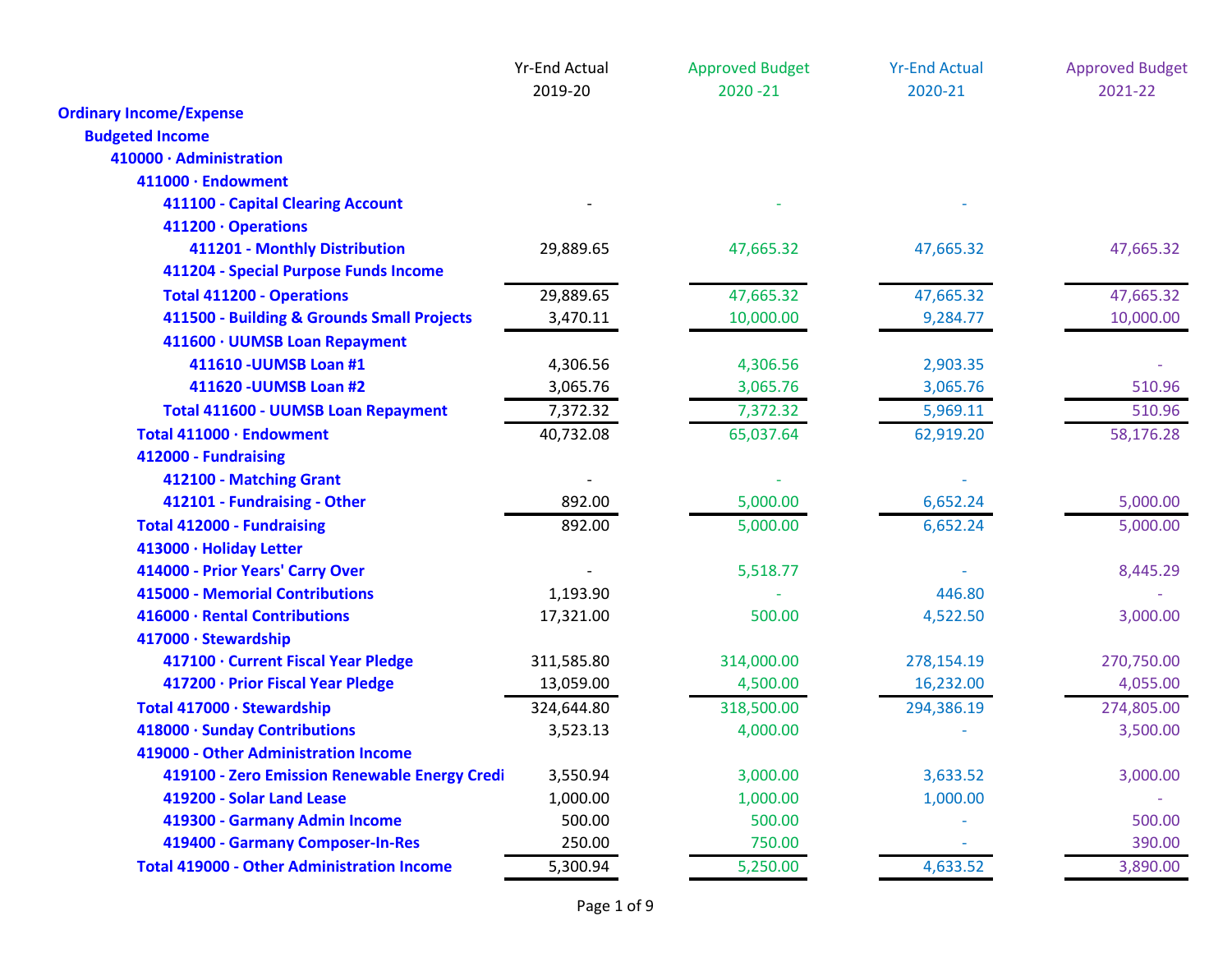|                                               | <b>Yr-End Actual</b> | <b>Approved Budget</b> | <b>Yr-End Actual</b> | <b>Approved Budget</b> |
|-----------------------------------------------|----------------------|------------------------|----------------------|------------------------|
|                                               | 2019-20              | $2020 - 21$            | 2020-21              | 2021-22                |
| Total 410000 · Administration                 | 393,607.85           | 403,806.41             | 373,560.45           | 356,816.57             |
| 420000 · Community Within                     |                      |                        |                      |                        |
| 421000 · Festival of the Season               |                      |                        |                      |                        |
| 422000 - Used Book Donations                  | 9.00                 |                        |                      |                        |
| 423000 · Meeting House Presents               |                      |                        |                      |                        |
| $423001 \cdot \text{MHP}$ - Tickets           | 7,627.00             |                        |                      | 3,800.00               |
| 423002 · MHP - Concessions                    | 441.57               |                        |                      | 200.00                 |
| 423003 · MHP - Other Income                   |                      |                        |                      |                        |
| Total 423000 · Meeting House Presents         | 8,068.57             |                        |                      | 4,000.00               |
| 424000 · Caring Network                       |                      |                        |                      | 500.00                 |
| 424100 - Memorial Receptions                  | 2,050.00             |                        |                      |                        |
| 426000 - Gifts                                |                      |                        |                      |                        |
| 427000 - Membership                           | 35.02                |                        |                      |                        |
| 428000 - Adult Programs                       | 5,907.00             |                        | 20.00                |                        |
| 429001 - Fellowship Hour Donations            | 83.91                |                        |                      | 75.00                  |
| Total 420000 · Community Within               | 16,153.50            |                        | 20.00                | 4,575.00               |
| 430000 · Social Justice                       |                      |                        |                      |                        |
| 434500 - Interweave                           |                      |                        |                      |                        |
| 434000 · SJ Miscellaneous Income              | 2,080.00             | 2,500.00               | 2,000.00             | 2,500.00               |
| 434800 - Green Sanctuary                      | 1,665.57             |                        |                      |                        |
| Total 430000 · Social Justice                 | 3,745.57             | 2,500.00               | 2,000.00             | 2,500.00               |
| 440000 · Spiritual Life                       |                      |                        |                      |                        |
| 441000 · Annual Retreat                       |                      |                        |                      |                        |
| 443000 · Flower Contributions                 |                      |                        |                      |                        |
| 447000 · Religious Education                  |                      |                        |                      |                        |
| 447100 · Soup Making                          | 330.02               |                        |                      |                        |
| 447500 · Ski Trip                             |                      |                        |                      |                        |
| Total 447000 · Religious Education            | 330.02               |                        |                      |                        |
| 448000 · Miscellaneous - Spiritual Life       |                      |                        |                      |                        |
| 448100 · Recording Donations                  |                      |                        |                      |                        |
| 448300 · Volunteer Recognition                |                      |                        |                      |                        |
| 448000 - Miscellaneous                        |                      |                        |                      |                        |
| 449000 - Music Program Fundraising            |                      | 1,000.00               |                      |                        |
| Total 448000 · Miscellaneous - Spiritual Life |                      | 1,000.00               |                      |                        |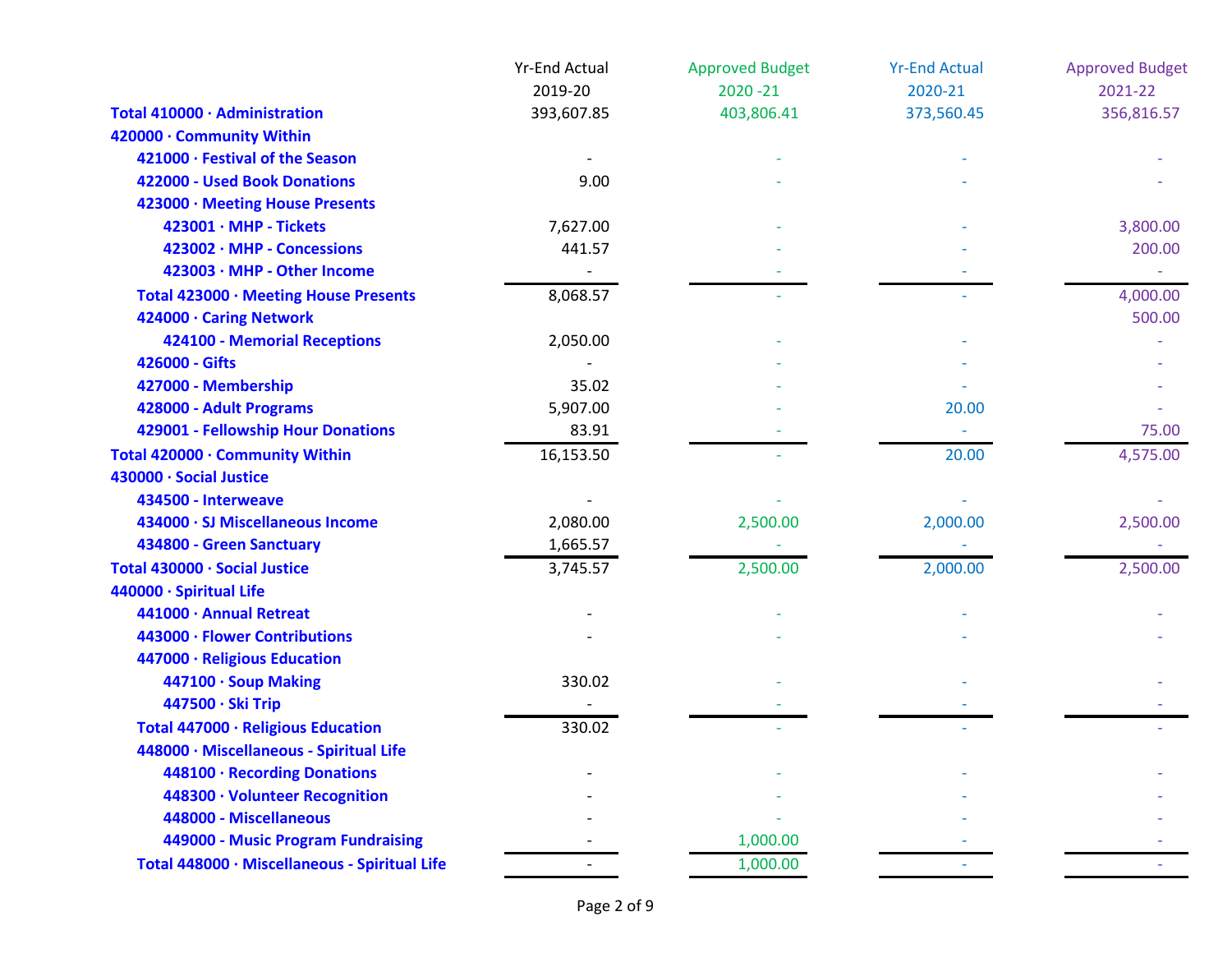|                                             | <b>Yr-End Actual</b> | <b>Approved Budget</b> | <b>Yr-End Actual</b> | <b>Approved Budget</b> |
|---------------------------------------------|----------------------|------------------------|----------------------|------------------------|
|                                             | 2019-20              | $2020 - 21$            | 2020-21              | 2021-22                |
| Total 440000 · Spiritual Life               | 330.02               | 1,000.00               |                      |                        |
| 450000 - Other Income                       | 576.00               |                        | 1,789.74             |                        |
| 454107 · Garmany Choral Scholars            | 4,300.00             | 4,000.00               | 2,000.00             | 3,000.00               |
| 454108 · Intern Minister UUA Grant          | 3,625.00             | 1,800.00               | 1,812.50             |                        |
| 459000 · Paycheck Protection Program        | 3,966.69             | 26,585.00              | 6,498.78             | 41,166.40              |
| 459001 · Emergency Fund                     |                      |                        |                      |                        |
| Total 450000 · Other Income                 | 12,467.69            | 32,385.00              | 12,101.02            | 44,166.40              |
| <b>Total Budgeted Income</b>                | 426,304.63           | 439,691.41             | 387,681.47           | 408,057.97             |
| <b>Budgeted Expenses</b>                    |                      |                        |                      |                        |
| 510000 · Administration Expenses            |                      |                        |                      |                        |
| 512000 · UUA & District Payments            |                      |                        |                      |                        |
| 512001 · Clara Barton District              |                      |                        |                      |                        |
| 512002 · UUA Fair Share                     | 16,226.00            | 17,986.00              | 17,986.00            | 24,732.00              |
| Total 512000 · UUA & District Payments      | 16,226.00            | 17,986.00              | 17,986.00            | 24,732.00              |
| 515000 · Stewardship                        |                      |                        |                      |                        |
| 515100 · Annual Canvass                     | 253.00               | 1,000.00               | 300.39               | 1,000.00               |
| 515200 · Credit Card Expense                | 1,175.12             | 1,300.00               | 1,617.37             | 1,700.00               |
| Total 528000 · Stewardship                  | 1,428.12             | 2,300.00               | 1,917.76             | 2,700.00               |
| 516000 · Building & Grounds                 |                      |                        |                      |                        |
| 516100 · General Maintenance                | 12,427.35            | 16,000.00              | 8,268.78             | 16,000.00              |
| 516200 · Snow Removal                       | 2,900.00             | 6,600.00               | 4,100.00             | 6,600.00               |
| 516300 · Lawn Care                          | 9,080.00             | 7,500.00               | 6,100.00             | 7,500.00               |
| $516400 \cdot Water$                        | 6,292.63             | 7,000.00               | 4,087.69             | 5,000.00               |
| 516500 · Electric                           | 9,674.97             | 9,000.00               | 8,705.20             | 1,000.00               |
| 516600 · Natural Gas                        | 9,561.12             | 10,000.00              | 8,974.92             | 10,000.00              |
| 516700 - Memorial Garden                    |                      |                        |                      |                        |
| 516800 - Small Projects                     | 3,470.11             | 10,000.00              | 9,284.77             | 10,000.00              |
| Total 516000 · Building & Grounds           | 53,406.18            | 66,100.00              | 49,521.36            | 56,100.00              |
| $517000 \cdot$ Office                       |                      |                        |                      |                        |
| 517100 · Equipment                          |                      |                        |                      |                        |
| 517101 - Equipment Purchases                |                      | 2,000.00               | 344.54               | 2,000.00               |
| 517102 · Equip Rental (Office Copier Lease) | 8,107.88             | 8,300.00               | 4,183.13             | 6,156.00               |
| 517103 - Computer Maint. Agreement          | 1,965.00             | 1,800.00               | 2,718.91             | 2,200.00               |
| Total 517100 · Equipment                    | 10,072.88            | 12,100.00              | 7,246.58             | 10,356.00              |
|                                             |                      |                        |                      |                        |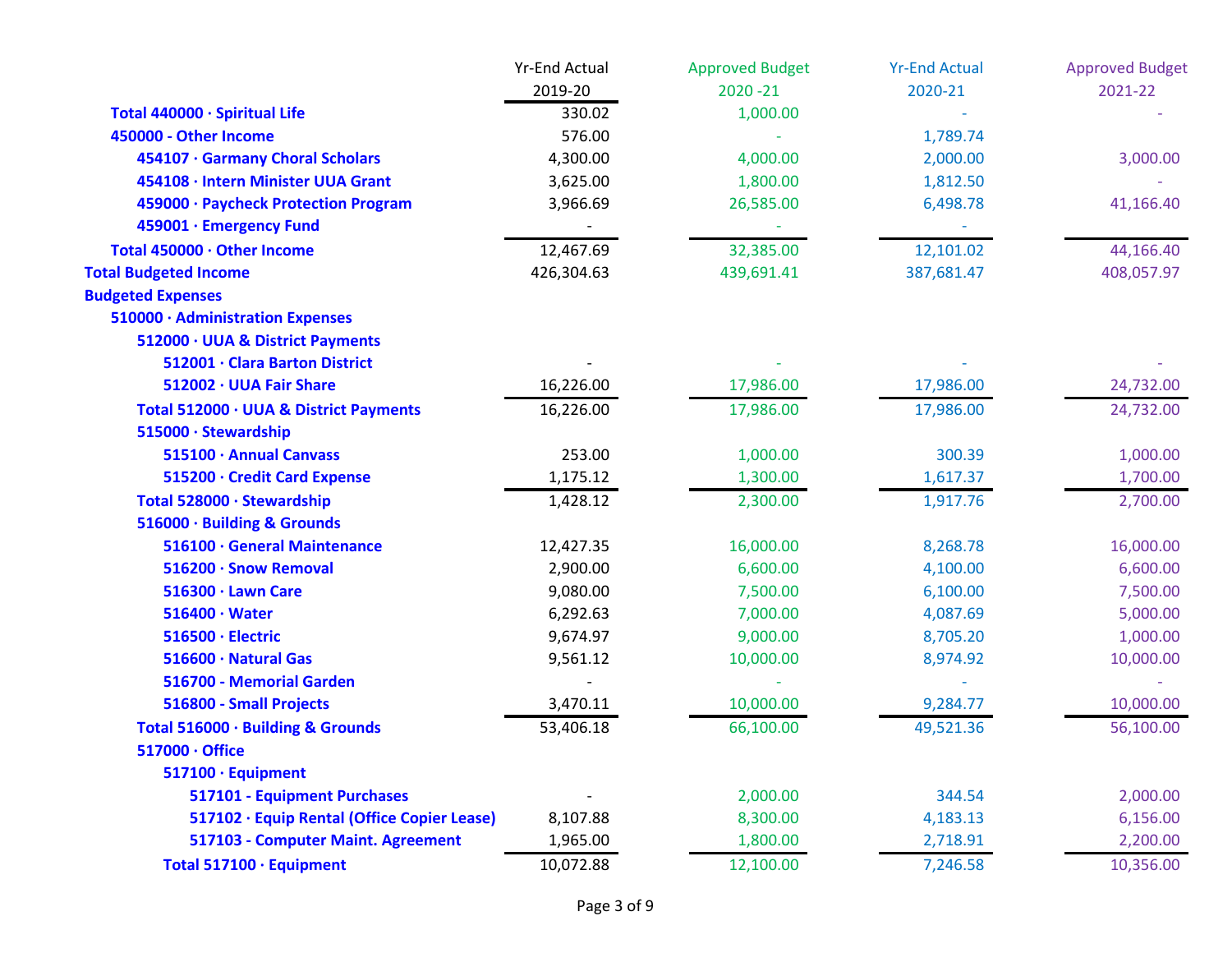|                                        | <b>Yr-End Actual</b> | <b>Approved Budget</b> | <b>Yr-End Actual</b> | <b>Approved Budget</b> |
|----------------------------------------|----------------------|------------------------|----------------------|------------------------|
|                                        | 2019-20              | $2020 - 21$            | 2020-21              | 2021-22                |
| 517200 · Security                      |                      |                        |                      |                        |
| <b>517300 - Printing</b>               | 1,773.15             | 1,800.00               | (5.00)               | 1,200.00               |
| 517400 · Postage                       | 720.27               | 800.00                 | 804.05               | 800.00                 |
| 517500 · Telephone / Internet          | 3,404.16             | 3,400.00               | 4,264.36             | 4,928.76               |
| 517600 · Dues and Subscriptions        | 3,611.58             | 3,400.00               | 3,217.89             | 3,400.00               |
| 517700 · Office Supplies               | 2,557.40             | 3,200.00               | 1,830.62             | 3,000.00               |
| 517800 · Service Contracts             |                      |                        |                      |                        |
| 517900 · Service Charges               |                      |                        |                      |                        |
| 517910 - Bank                          | 340.25               | 420.00                 | 359.83               | 420.00                 |
| 517920 · Credit Card Expense           |                      |                        |                      |                        |
| 517930 - Payroll Expense               | 587.37               | 650.00                 | 462.30               | 650.00                 |
| 517940 - Miscellaneous                 |                      |                        |                      |                        |
| Total 517900 · Service Charges         | 927.62               | 1,070.00               | 822.13               | 1,070.00               |
| Total 517000 · Office                  | 23,067.06            | 25,770.00              | 18,180.63            | 24,754.76              |
| 518000 · Insurance                     |                      |                        |                      |                        |
| 518100 · Workers' Compensation         | 2,251.00             | 2,600.00               | 2,100.25             | 2,700.00               |
| 518200 · Liability Insurance           | 12,062.16            | 12,240.00              | 12,273.75            | 12,240.00              |
| 518300 · Umbrella                      | 700.00               | 700.00                 | 700.00               | 700.00                 |
| Total 518000 · Insurance               | 15,013.16            | 15,540.00              | 15,074.00            | 15,640.00              |
| 519000 · Administration - Other        |                      |                        |                      |                        |
| 519200 · Rental Expense                |                      |                        |                      |                        |
| 519300 · General Assembly Expense      | 150.00               |                        |                      |                        |
| 519500 - Board Expense                 | 144.79               | 250.00                 | 200.00               | 250.00                 |
| 519600 - Staff Development             | 445.99               | 520.00                 | 180.61               | 520.00                 |
| <b>519700 - Archives</b>               |                      | 200.00                 |                      | 200.00                 |
| Total 519000 · Administration - Other  | 740.78               | 970.00                 | 380.61               | 970.00                 |
| Total 510000 · Administration Expenses | 109,881.30           | 128,666.00             | 103,060.36           | 124,896.76             |
| 520000 · Community Within Expenses     |                      |                        |                      |                        |
| 521000 · Caring Network                |                      |                        |                      | 500.00                 |
| 522000 · Communications                |                      |                        |                      |                        |
| 522100 - Hard Copy Mailings            |                      |                        |                      |                        |
| 522300 - Web Page                      | 1,465.56             | 2,000.00               | 1,773.97             | 2,000.00               |
| 522400 · External Marketing            | 20.00                | 400.00                 |                      | 400.00                 |
| 522500 · Software Upgrades             |                      |                        |                      |                        |
|                                        |                      |                        |                      |                        |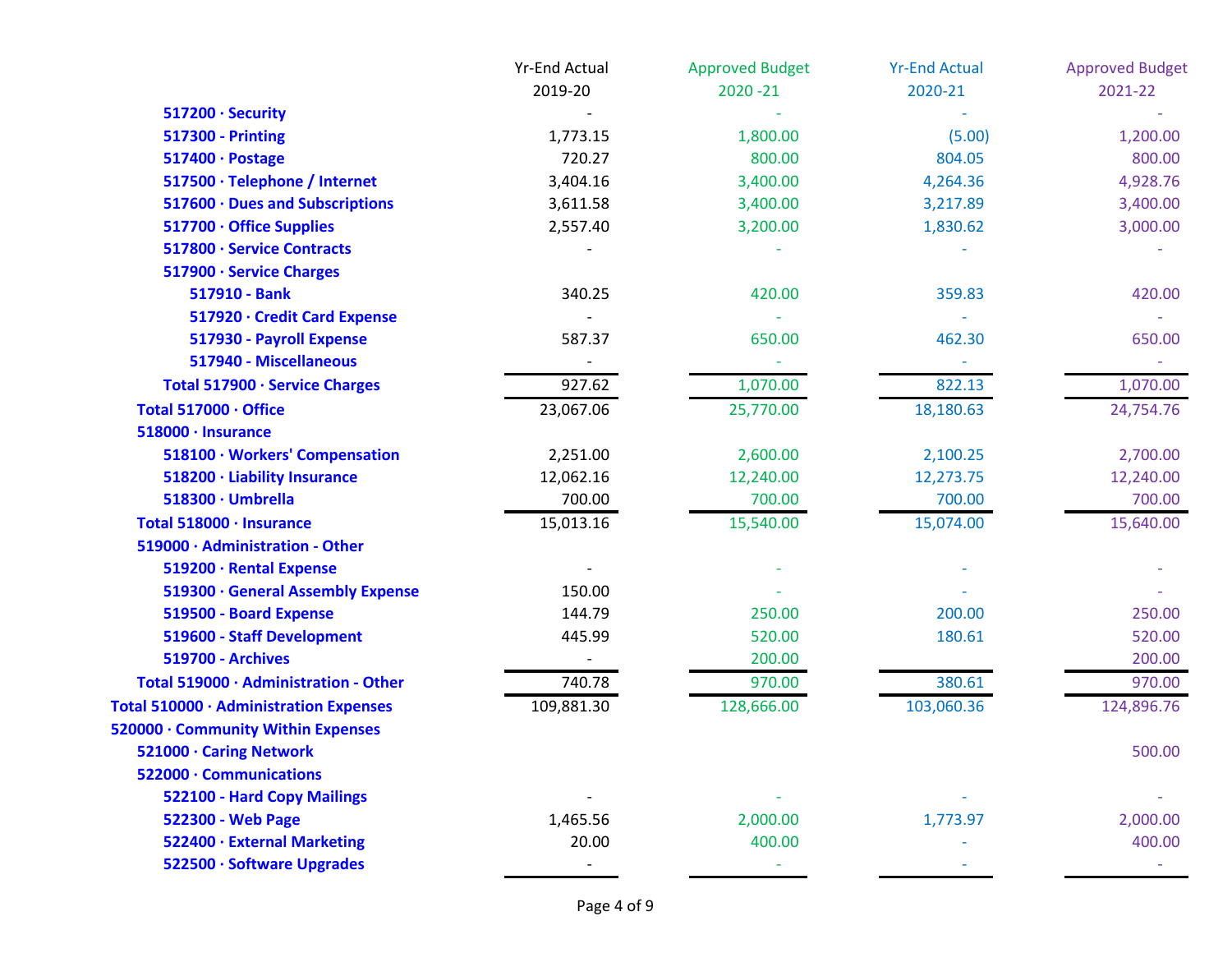|                                              | <b>Yr-End Actual</b> | <b>Approved Budget</b> | <b>Yr-End Actual</b> | <b>Approved Budget</b> |
|----------------------------------------------|----------------------|------------------------|----------------------|------------------------|
|                                              | 2019-20              | $2020 - 21$            | 2020-21              | 2021-22                |
| Total 522000 · Communications                | 1,485.56             | 2,400.00               | 1,773.97             | 2,400.00               |
| <b>523000 - Meeting House Presents</b>       |                      |                        |                      |                        |
| 523100 - Credit Card Expense                 |                      |                        |                      |                        |
| 523200 - Performance Expense                 | 7,090.66             |                        | 600.00               | 3,500.00               |
| 523300 - MHP Other Expenses                  |                      |                        |                      | 265.00                 |
| <b>Total 523000 - Meeting House Presents</b> | 7,090.66             |                        | 600.00               | 3,765.00               |
| 524000 · Festival of the Season              |                      |                        |                      |                        |
| 527000 · Membership                          |                      |                        |                      |                        |
| 527000 - Membership                          | 30.55                | 650.00                 | 50.00                | 1,150.00               |
| 527100 - Membership Initiative               |                      | 500.00                 |                      | 500.00                 |
| Total 527000 - Membership                    | 30.55                | 1,150.00               | 50.00                | 1,650.00               |
| 528000 - Adult Programs                      |                      |                        |                      |                        |
| <b>528100 - Administrative Expenses</b>      | 973.68               | 750.00                 |                      | 750.00                 |
| 528200 - Compensation                        | 4,762.70             |                        |                      |                        |
| 528300 - Credit Card Expense                 |                      |                        |                      |                        |
| <b>Total 528000 - Adult Programs</b>         | 5,736.38             | 750.00                 |                      | 750.00                 |
| 529000 · Community Within - Other            |                      |                        |                      |                        |
| 529500 · Memorial Receptions                 | 2,162.53             |                        |                      |                        |
| 529600 - Fellowship Hour Supplies            | 369.35               |                        |                      | 350.00                 |
| Total 529000 · Community Within - Other      | 2,531.88             |                        |                      | 350.00                 |
| Total 520000 · Community Within Expenses     | 16,875.03            | 4,300.00               | 2,423.97             | 9,415.00               |
| 530000 · Social Justice Expenses             |                      |                        |                      |                        |
| 531000 · Info & Advocacy Sub-Council         |                      |                        |                      |                        |
| 532000 - Miscellaneous                       | 2,274.18             | 2,500.00               | 2,000.00             | 2,500.00               |
| 534000 · Interweave                          |                      |                        |                      |                        |
| 537000 · Equual Access                       |                      |                        |                      |                        |
| 538000 · Green Sanctuary                     |                      |                        |                      |                        |
| 539000 - Noah Webster Partnership            |                      |                        |                      |                        |
| Total 530000 · Social Justice Expenses       | 2,274.18             | 2,500.00               | 2,000.00             | 2,500.00               |
| 540000 · Spiritual Life Expenses             |                      |                        |                      |                        |
| 542000 · Annual Retreat                      |                      |                        |                      |                        |
| 543000 · Music                               |                      |                        |                      |                        |
| 543200 · Guest Musicians                     | 750.00               | 600.00                 |                      | 600.00                 |
| 543201 - Substitute Keyboardists             | 200.00               | 800.00                 |                      | 800.00                 |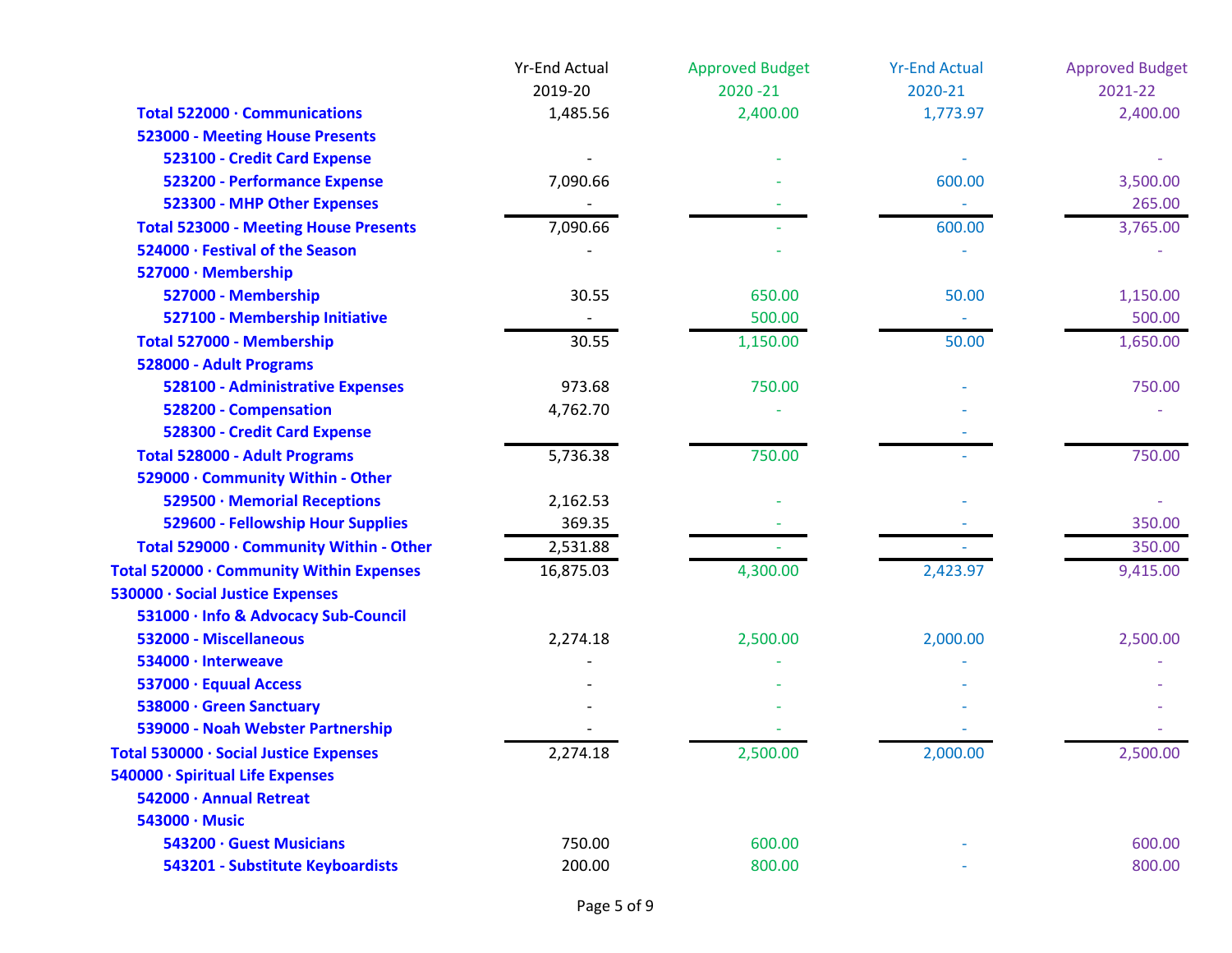|                                            | <b>Yr-End Actual</b> | <b>Approved Budget</b> | <b>Yr-End Actual</b> | <b>Approved Budget</b> |
|--------------------------------------------|----------------------|------------------------|----------------------|------------------------|
|                                            | 2019-20              | $2020 - 21$            | 2020-21              | 2021-22                |
| 543300 · Sheet Music                       | 98.00                | 500.00                 | 106.84               | 500.00                 |
| 543400 · Instrument Maintenance            |                      |                        |                      |                        |
| 543401 · Organ                             | 392.00               | 800.00                 | 392.00               | 800.00                 |
| 543402 · Piano                             | 300.00               | 800.00                 |                      | 800.00                 |
| Total 543400 · Instrument Maintenance      | 692.00               | 1,600.00               | 392.00               | 1,600.00               |
| 543700 · Garmany Composer-In-Res           | 250.00               | 750.00                 |                      | 390.00                 |
| Total 543000 · Music                       | 1,990.00             | 4,250.00               | 498.84               | 3,890.00               |
| 544000 - Religious Education               |                      |                        |                      |                        |
| 544200 · Supplies                          | 400.38               | 700.00                 | 370.18               | 700.00                 |
| 544500 · Ski Trip                          |                      |                        |                      |                        |
| 544700 · Curriculum                        | 618.65               | 500.00                 | 540.37               | 500.00                 |
| 544701 · Coming of Age                     | 210.18               | 500.00                 | 72.00                | 500.00                 |
| Total 544700 - Curriculum                  | 828.83               | 1,000.00               | 612.37               | 1,000.00               |
| 544800 · Religious Education - Other       |                      |                        |                      |                        |
| $544802 \cdot$ Training                    | 973.97               | 1,000.00               | 110.80               | 1,000.00               |
| 544803 · RE Staff Recruitment              |                      | 100.00                 |                      | 100.00                 |
| 544804 · RE Staff Security Checks          | 191.43               | 300.00                 |                      | 300.00                 |
| 544805 · RE Classroom Refurbishment        | 121.15               | 100.00                 | 5.58                 | 100.00                 |
| Total 544800 · Religious Education - Other | 1,286.55             | 1,500.00               | 116.38               | 1,500.00               |
| Total 544000 · Religious Education         | 2,515.76             | 3,200.00               | 1,098.93             | 3,200.00               |
| 545000 · Worship                           |                      |                        |                      |                        |
| 545100 · Guest Speakers                    |                      |                        |                      |                        |
| 545101 - Pulpit Supply                     | 750.00               | 3,300.00               | 2,351.92             | 3,300.00               |
| <b>545102 - Mileage</b>                    |                      | 500.00                 |                      | 500.00                 |
| <b>Total 545100 - Guest Speakers</b>       | 750.00               | 3,800.00               | 2,351.92             | 3,800.00               |
| 545200 · Worship Supplies                  | 1,092.75             | 1,000.00               | 2,303.70             | 2,254.81               |
| Total 545000 · Worship                     | 1,842.75             | 4,800.00               | 4,655.62             | 6,054.81               |
| 547000 - Spiritual Life Other              |                      |                        |                      |                        |
| Total 540000 · Spiritual Life Expenses     | 6,348.51             | 12,250.00              | 6,253.39             | 13,144.81              |
| 550000 · Compensation                      |                      |                        |                      |                        |
| $551000 \cdot DRE$                         |                      |                        |                      |                        |
| 551100 · Salary/Wages                      | 29,863.87            | 30,424.68              | 30,401.66            | 31,943.34              |
| 551200 · Pension                           | 3,250.87             | 3,042.47               | 3,176.93             | 3,194.33               |
| 551300 · Insurance                         |                      |                        |                      |                        |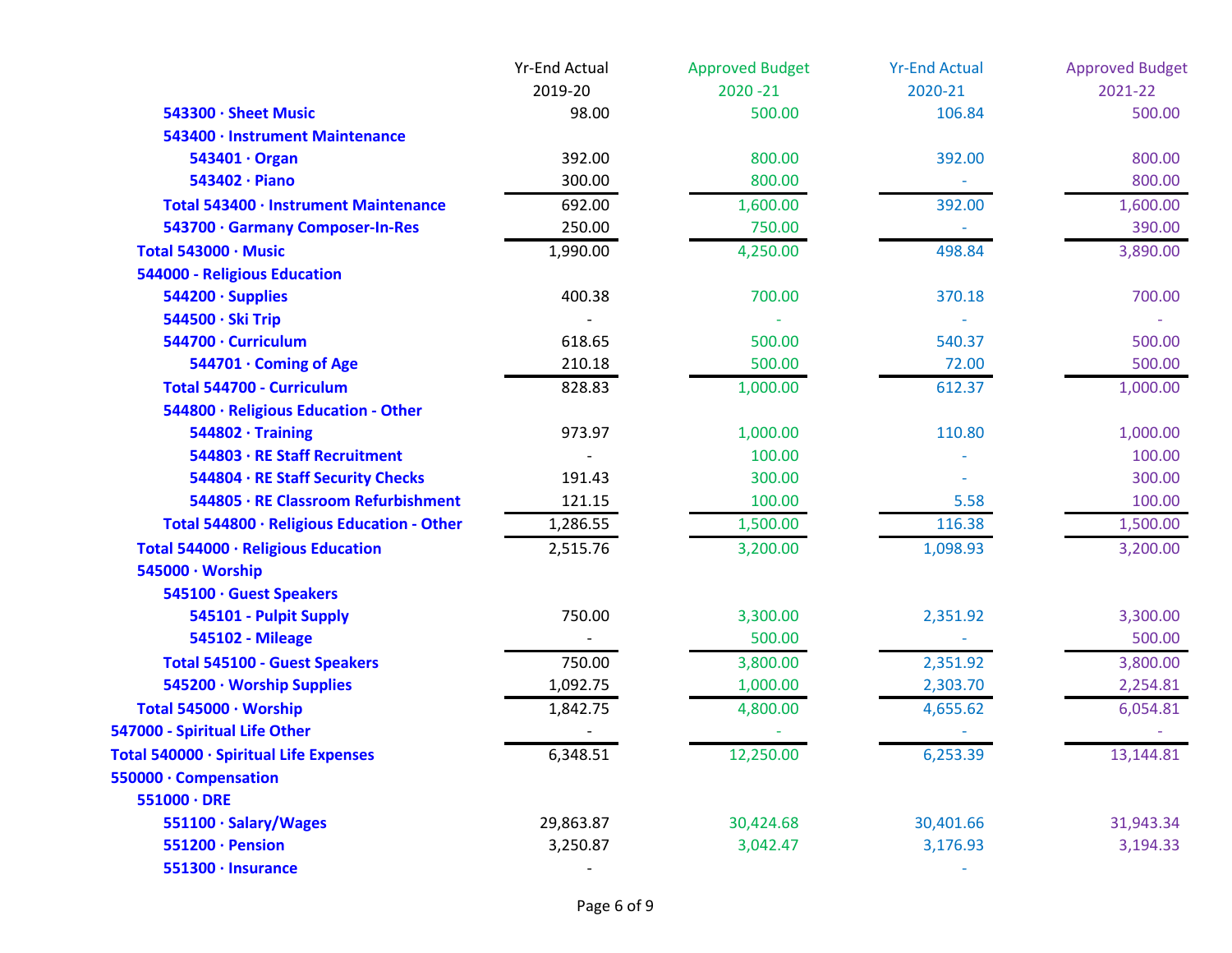|                                                | <b>Yr-End Actual</b> | <b>Approved Budget</b> | <b>Yr-End Actual</b> | <b>Approved Budget</b> |
|------------------------------------------------|----------------------|------------------------|----------------------|------------------------|
|                                                | 2019-20              | $2020 - 21$            | 2020-21              | 2021-22                |
| 551400 · Professional Development              | 1,167.16             | 1,500.00               | 950.23               | 1,500.00               |
| 551500 · FICA                                  | 2,250.62             | 2,327.49               | 2,333.10             | 2,443.67               |
| Total 551000 · DRE                             | 36,532.52            | 37,294.64              | 36,861.92            | 39,081.34              |
| 552000 · Minister (Interim)                    |                      |                        |                      |                        |
| 552100 · Salary/Wages                          | 66,190.32            | 67,513.94              | 68,008.56            | 63,292.31              |
| 552200 · Pension                               | 9,091.68             | 9,273.34               | 9,273.36             | 7,928.46               |
| 552300 · Insurance                             | 16,588.24            | 19,500.00              | 17,319.36            | 3,200.00               |
| 552400 · Professional Development              |                      |                        |                      |                        |
| 552402 - Prof Dev. Cathy                       | 5,635.08             | 6,491.34               | 6,126.28             | 4,855.03               |
| 552403 - Prof Dev. Heather                     | 5,415.82             | 6,491.34               | 5,392.08             |                        |
| <b>Total 552400 - Professional Development</b> | 11,050.90            | 12,982.68              | 11,518.36            | 4,855.03               |
| 552500 · FICA                                  | 6,954.96             | 7,094.09               | 7,094.16             | 6,065.27               |
| 552600 · Housing Allowance                     | 24,724.80            | 25,219.30              | 24,724.80            | 15,992.31              |
| Total 552000 · Minister (Interim)              | 134,600.90           | 141,583.35             | 137,938.60           | 101,333.38             |
| 553000 · Building Staff                        |                      |                        |                      |                        |
| 553100 · Salary/Wages                          |                      |                        |                      |                        |
| 553101 · Fellowship Sexton                     | 3,326.25             |                        | 135.00               | 3,618.45               |
| 553102 · Custodian                             | 6,575.25             | 6,364.80               | 3,621.34             | 6,493.76               |
| 553103 · Sexton                                | 10,178.64            | 11,934.00              | 6,384.38             | 12,412.40              |
| 553104 · Building Rentals Manager              | 2,736.01             | 2,458.56               | 1,534.72             | 2,581.28               |
| Total 553100 · Salary/Wages                    | 22,816.15            | 20,757.36              | 11,675.44            | 25,105.89              |
| 553500 · FICA                                  | 1,723.85             | 1,587.94               | 885.81               | 1,920.60               |
| Total 553000 · Building Staff                  | 24,540.00            | 22,345.30              | 12,561.25            | 27,026.49              |
| 554000 · Music Staff                           |                      |                        |                      |                        |
| 554100 · Salary/Wages                          |                      |                        |                      |                        |
| 554101 · Director of Music Ministries          | 19,727.44            | 21,172.84              | 20,857.70            | 22,230.00              |
| 554102 · Accompanist                           |                      |                        |                      |                        |
| 554104 · Choral Scholars                       |                      |                        |                      |                        |
| 554106 · Garmany Choral Scholars               | 4,300.00             | 4,000.00               | 2,000.00             | 3,000.00               |
| 554107 · Garmany Dir Music Min                 |                      | 500.00                 |                      | 500.00                 |
| Total 554100 · Salary/Wages                    | 24,027.44            | 25,672.84              | 22,857.70            | 25,730.00              |
| <b>554400 - Professional Development</b>       |                      | 500.00                 |                      | 500.00                 |
| 554500 · FICA                                  | 1,819.86             | 1,963.97               | 1,748.60             | 1,968.35               |
| Total 554000 · Music Staff                     | 25,847.30            | 28,136.81              | 24,606.30            | 28,198.35              |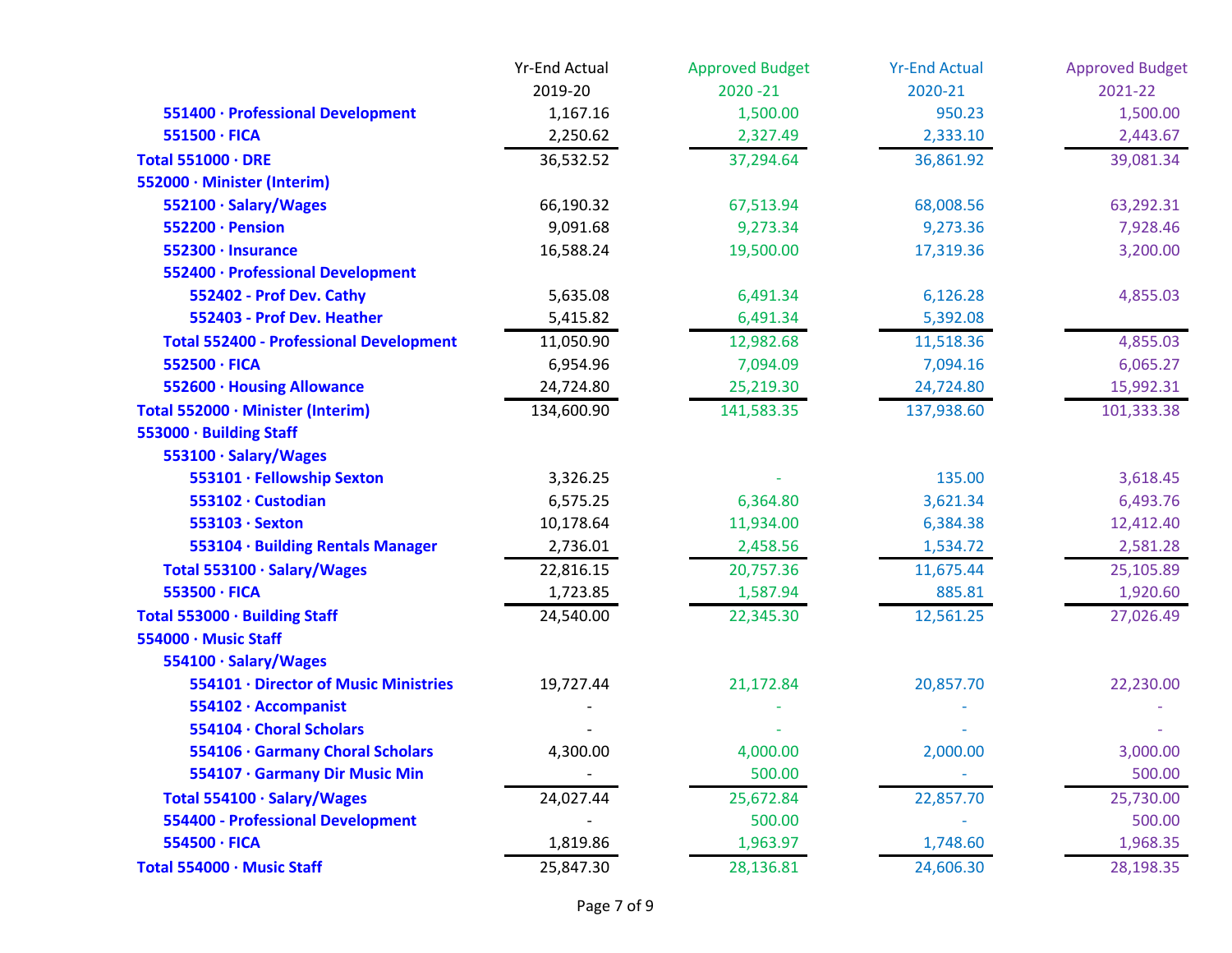|                                            | <b>Yr-End Actual</b> | <b>Approved Budget</b> | <b>Yr-End Actual</b> | <b>Approved Budget</b> |
|--------------------------------------------|----------------------|------------------------|----------------------|------------------------|
|                                            | 2019-20              | $2020 - 21$            | 2020-21              | 2021-22                |
| 555000 · Business Manager                  |                      |                        |                      |                        |
| 555100 · Salary/Wages                      |                      |                        |                      |                        |
| 555101 - Bookkeeper                        | 15,817.41            | 15,906.80              | 14,250.49            | 16,540.16              |
| 555200 · Pension                           |                      |                        |                      |                        |
| 555300 · Insurance                         |                      |                        |                      |                        |
| 555500 · FICA                              | 1,210.03             | 1,216.87               | 1,090.15             | 1,265.32               |
| Total 555000 · Business Manager            | 17,027.44            | 17,123.67              | 15,340.64            | 17,805.48              |
| 556000 · Administrative Support            |                      |                        |                      |                        |
| 556100 · Office Administrator              |                      |                        |                      |                        |
| 556101 - Salary / Wages                    | 35,071.01            | 33,423.73              | 34,962.42            | 33,423.73              |
| <b>556102 - Pension</b>                    | 966.51               |                        |                      |                        |
| 556103 - FICA                              | 582.07               |                        |                      |                        |
| 556104 - Professional Development          |                      |                        |                      |                        |
| <b>Total 556100 - Office Administrator</b> | 36,619.59            | 33,423.73              | 34,962.42            | 33,423.73              |
| 556200 - Minister's Assistant              |                      |                        |                      |                        |
| 556201 - Salary / Wages                    |                      |                        |                      |                        |
| 556203 - FICA                              |                      |                        |                      |                        |
| <b>Total 556200 - Minister's Assistant</b> |                      |                        |                      |                        |
| Total 556000 · Administrative Support      | 36,619.59            | 33,423.73              | 34,962.42            | 33,423.73              |
| 557000 · Religious Education               |                      |                        |                      |                        |
| 557100 · Paid RE Staff                     |                      |                        |                      |                        |
| 557101 · Nursery & Child Care              | 4,716.75             |                        | 120.00               | 5,385.60               |
| 557102 - RE Administrative Support         | 1,427.72             | 1,210.32               | 344.62               | 1,048.80               |
| 557103 · Youth Advisor                     |                      |                        |                      |                        |
| Total 557100 · Paid RE Staff               | 6,144.47             | 1,210.32               | 464.62               | 6,434.40               |
| 557105 · Paid RE Staff FICA                | 449.33               | 92.59                  | 35.54                | 492.23                 |
| Total 557000 · Paid RE Staff               | 6,593.80             | 1,302.91               | 500.16               | 6,926.63               |
| 558000 · Intern Minister                   |                      |                        |                      |                        |
| 558100 · Salary/Wages                      | 6,000.00             | 10,000.00              | 10,000.00            | 4,000.00               |
| 558500 · FICA                              | 459.00               | 765.00                 | 765.00               | 306.00                 |
| Total 558000 · Intern Minister             | 6,459.00             | 10,765.00              | 10,765.00            | 4,306.00               |
| Total 550000 · Compensation                | 288,220.55           | 291,975.41             | 273,536.29           | 258,101.40             |
| 590000 - Other Expenses                    |                      |                        |                      |                        |
| 591002 · Sabbatical Expenses               | 2,705.06             |                        |                      |                        |
|                                            |                      |                        |                      |                        |